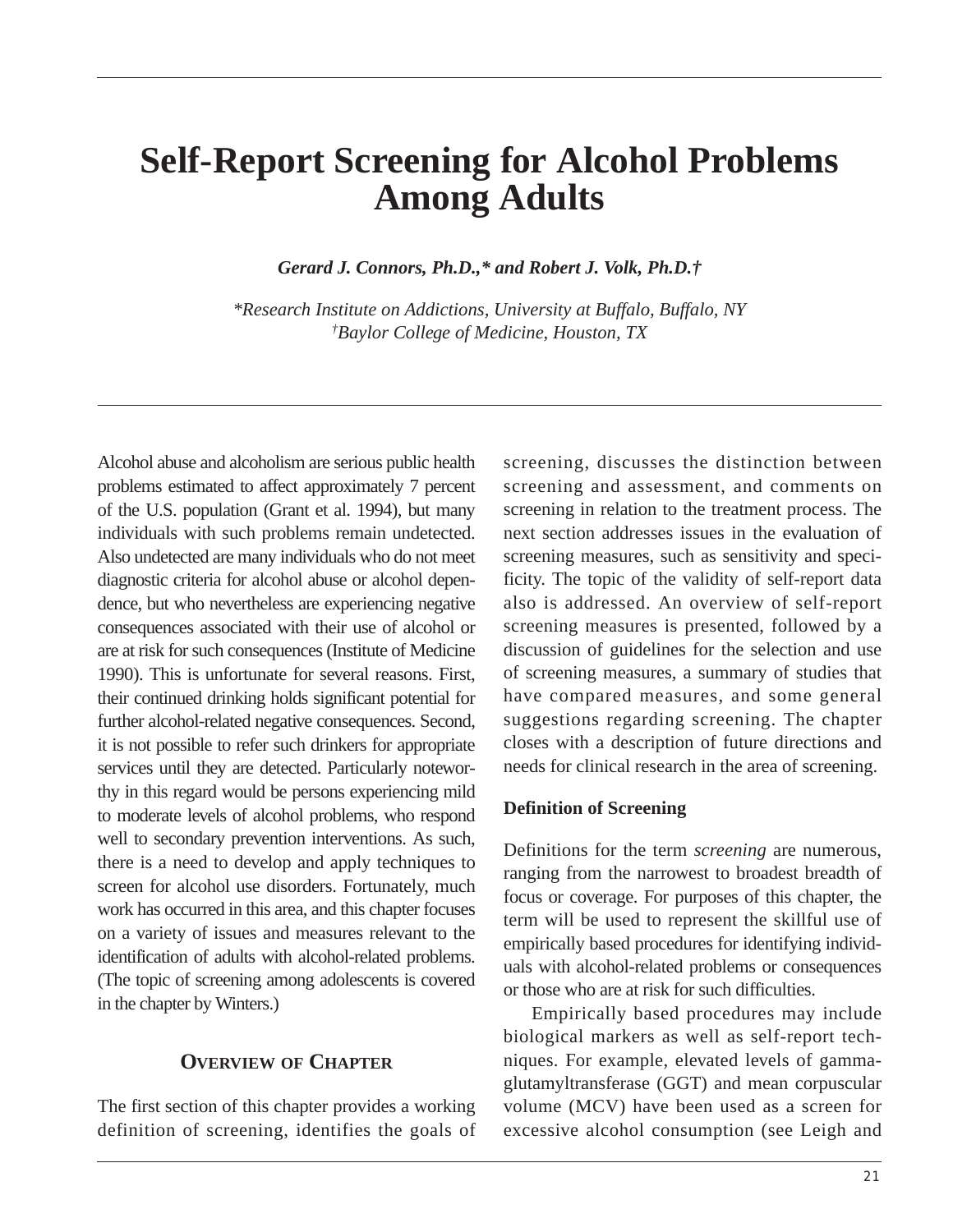Skinner 1988; Rosman and Lieber 1990; and the chapter by Allen et al. in this *Guide* for more detail on such laboratory tests). However, this chapter will focus on self-report screening procedures.

The definition of screening proposed here does not include diagnosis. Screening measures are not intended to provide a diagnosis; assessment for purposes of diagnosis occurs in subsequent stages of evaluation (see the chapter by Maisto et al. in this *Guide* for more detail on diagnostic procedures). The distinction between screening and assessment is discussed below.

## **Goals of Screening**

Having identified a working definition of screening, it makes sense to step back for a moment and specify the goals or objectives of screening. A primary objective is to detect individuals with alcohol problems. In this regard, the population of interest is persons who are not yet addressing their alcohol use disorders. A companion objective is setting the stage for subsequent assessment and, as warranted, interventions. The broader benefit to society is to minimize the human and economic costs of alcohol abuse through detection and intervention, especially early detection so that interventions can be applied as soon as possible.

## **Distinguishing Between Screening and Assessment**

Screening is designed to identify persons experiencing an alcohol use problem. An abnormal or positive screening result may thus "raise suspicion" about the presence of an alcohol use problem, while a normal or negative result should suggest a low probability of an alcohol use problem. Screening measures are not designed (if for no other reason than because of their brevity) to explicate the nature and extent of such problems. By contrast, assessment procedures *are*  designed to explore fully the nature and extent of a person's problems with alcohol (see the chapter by Maisto et al.). Such assessment information can be used to determine whether the person meets the criteria for a particular diagnostic category, such as alcohol abuse or alcohol dependence, depending on the nomenclature system being applied.

## **Screening in Relation to the Treatment Process**

Screening ideally should occur in a manner that facilitates subsequent assessment or referral for assessment among persons identified as positive on the screening measure. For example, screening plans should include sensitive procedures for the communication of screening results in a manner that maximizes the likelihood that the individual will follow through with assessment. Further, any screening system will require procedures for the actual assessment of those identified as positive (through subsequent assessment at the same location or through a referral). The benefits of screening to the individual and society ultimately will be a function of the extent to which identified persons subsequently address their drinking problems. A staging process for these events is depicted in figure 1. Adapted from Allen (1991), the figure shows the connections between screening, assessment, and treatment.

## **ASSESSING SCREENING MEASURES**

## **Approaches to Evaluating Measures**

There are a variety of dimensions along which one can determine the strengths of a particular screening measure. Because of their relevance to evaluating measures and making determinations regarding the utility of specific measures for particular purposes, settings, or populations, it is important to identify and describe these dimensions: sensitivity, specificity, predictive value,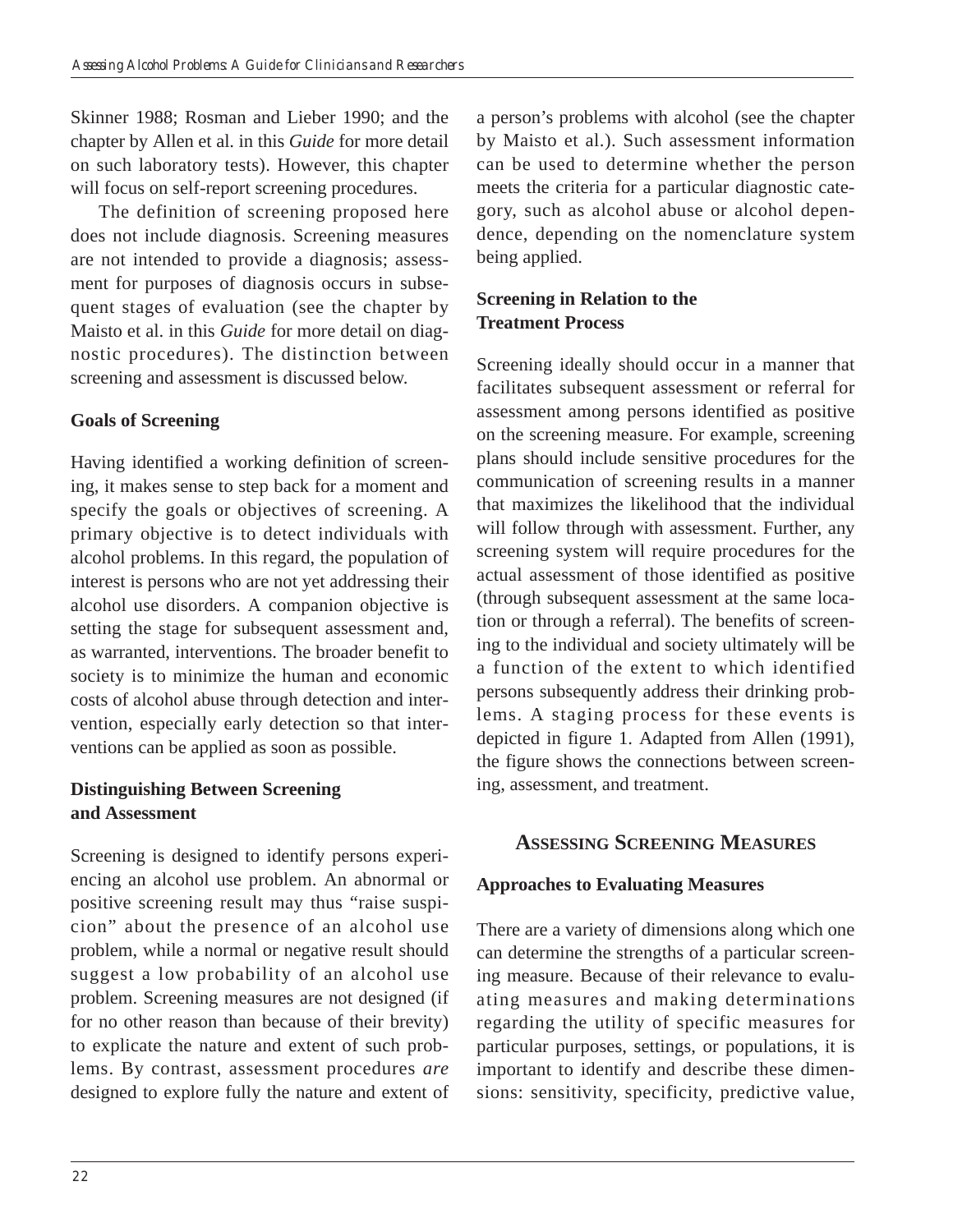

**FIGURE 1.—Interrelationships between stages of screening, assessment, and treatment** 

likelihood ratios, and receiver operating curves. The "gold standard" by which a screening test is evaluated (called the reference test or criterion) generally is a full diagnostic evaluation.

#### *Sensitivity*

The sensitivity (or true positive rate) of a test concerns its ability to identify people with the disorder in question, in this case alcohol problems. Stated differently, sensitivity reflects the proportion of persons with alcohol use disorders correctly identified ("true positives") by the test. Consistent with this definition, a sensitive test is one that provides a minimum of false negatives (i.e., persons with alcohol problems who are not detected by the screening measure).

Table 1 depicts the relationships between test results and alcohol problems. Four outcomes are possible (true positives, false positives, false negatives, and true negatives) for the crossing of the test results (negative or positive) with the disorder (present or absent). Using this grid, sensitivity would be calculated by dividing the true positive cases by the total number of persons with an alcohol use disorder  $(a/a + c)$ . Similarly, the false negative rate, or 1 minus the sensitivity of the test, would be calculated by dividing the false negative cases by the total number of persons with a disorder.

## *Specificity*

The specificity (or true negative rate) of a test refers to its ability to accurately identify people who do not have an alcohol use disorder. As such, specificity reflects the proportion of non–alcohol abusers correctly identified ("true negatives"). Accordingly, a specific test provides a minimum of false positives (i.e., non–alcohol abusers identified by the screening test as alcohol abusers). Referring again to table 1, specificity would be calculated by dividing the true negative cases by the total number of non–alcohol abusers  $(d/b + d)$ . Similarly, the false positive rate, or 1 minus specificity, would be calculated by dividing the false positive cases by the total number of non–alcohol abusers  $(b/b + d)$ .

**TABLE 1.— Possible outcomes in screening for alcohol use disorders** 

| Result of<br>screening<br>measure | Present                | Alcohol use disorder<br>Absent |
|-----------------------------------|------------------------|--------------------------------|
| Positive                          | True positives<br>(a)  | False positives<br>(b)         |
| Negative                          | False negatives<br>(c) | True negatives                 |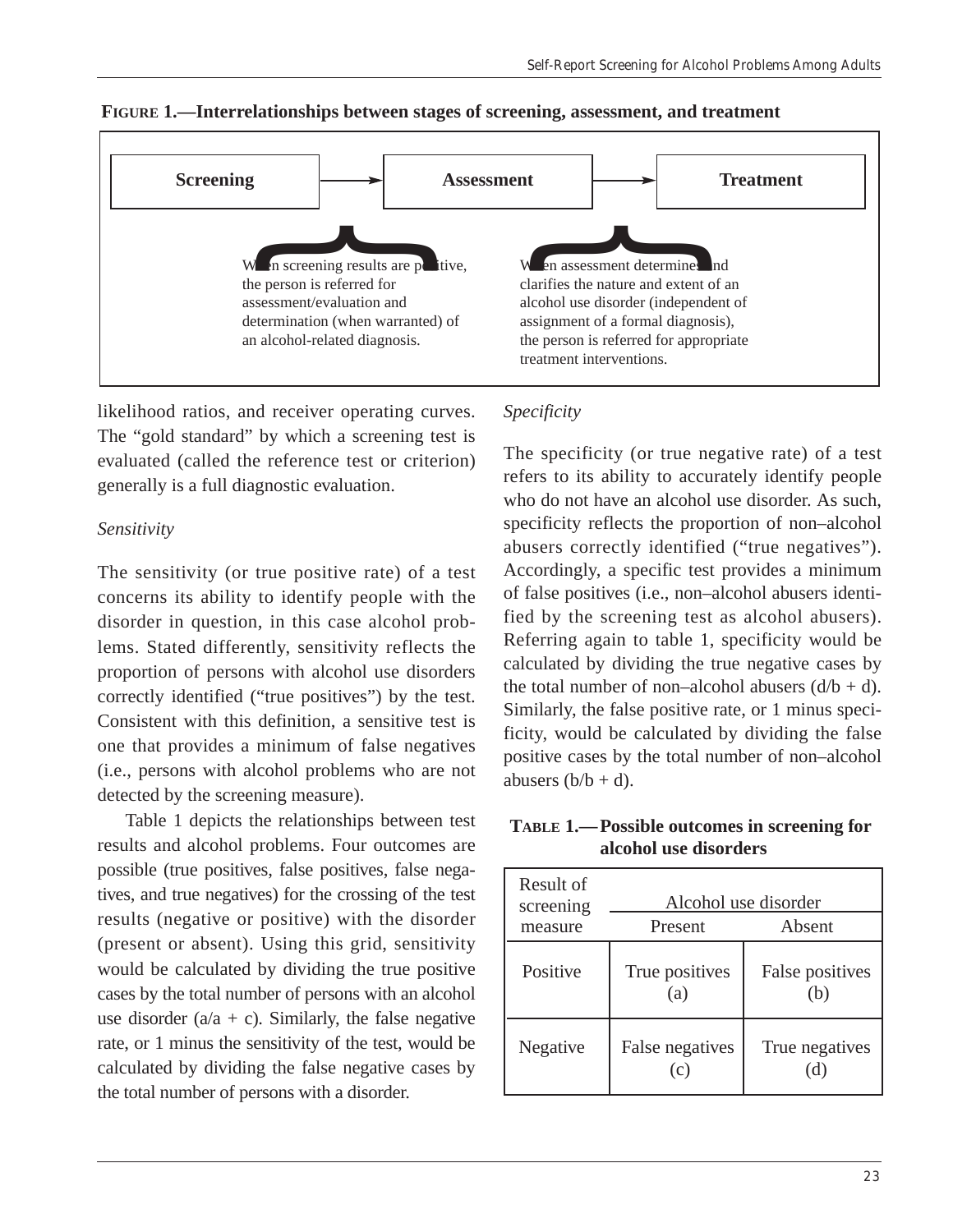As a general rule, screening tests tend to emphasize maximizing sensitivity over specificity. This logic is apparent when the purpose of screening is considered. Screening is done on unselected groups (e.g., asymptomatic primary care patients) for the purpose of identifying cases where there is a heightened suspicion of a disorder. For people screening positive, additional testing is done to determine the presence and severity of a problem. The costs of using self-report screening tests are fairly minimal compared with, for example, biochemical tests, and thus specificity becomes less of a concern. Clearly, though, specificity is an important concern as it relates to the resources used to evaluate people who screen positive but do not have an alcohol disorder.

## *Predictive Value*

In general, good screening tests when negative should "rule out" an alcohol use disorder, and when positive should "rule in" a disorder such that assessment is warranted. A useful statistic in evaluating screening tests is called positive predictive value. This refers to the proportion of persons identified as positive on the screening test who actually have the disorder. Clinically, positive predictive value represents the probability of an alcohol use disorder given a positive test result. Referring to table 1, the likelihood that a person with a positive test result actually has an alcohol problem is calculated by dividing the true positives by the number of positives identified by the screening test  $(a/a + b)$ . It should be noted that as the prevalence of the disorder in the population being screened increases, the positive predictive value of the measure increases as well. A related concept is the "false alarm rate," which is the probability that a person testing positive does not have an alcohol use disorder  $(b/a + b)$ .

Negative predictive value represents the probability that a person does not have an alcohol use disorder following a negative test result (calculated as  $d/c + d$  from table 1). Yet, the more interesting clinical question is, given a negative test result, does this patient still have an alcohol use disorder? The "false reassurance rate," or 1 minus negative predictive value, represents the probability that a patient has an alcohol use disorder given a negative test result (calculated as  $c/c + d$  from table 1). As the prevalence of the disorder in the population goes down, the false reassurance rate also goes down.

## *Likelihood Ratios*

The method of likelihood ratios to describe the accuracy of a screening test has been touted as quicker and more powerful than the sensitivity/specificity strategy. Increasingly, studies of the characteristics of alcohol screening tests are using likelihood ratios as a summary measure. According to Sackett (1992), a likelihood ratio reflects the odds that a positive finding on a screening test would occur in a person with, as opposed to a person without, an alcohol use disorder. He described the significance of different likelihood ratios as follows:

When a finding's likelihood ratio is above 1.0, the probability of disease goes up (because the finding is *more* likely among patients with, than without, the disorder); when the likelihood ratio is below 1.0, the probability of disease goes down (because the finding is *less* likely among patients with, than without, the disorder); finally, when the likelihood ratio is close to 1.0, the probability of disease is unchanged (because the finding is *equally* likely in patients with, and without, the disorder). (Sackett 1992, pp. 2643–2644, emphasis in original)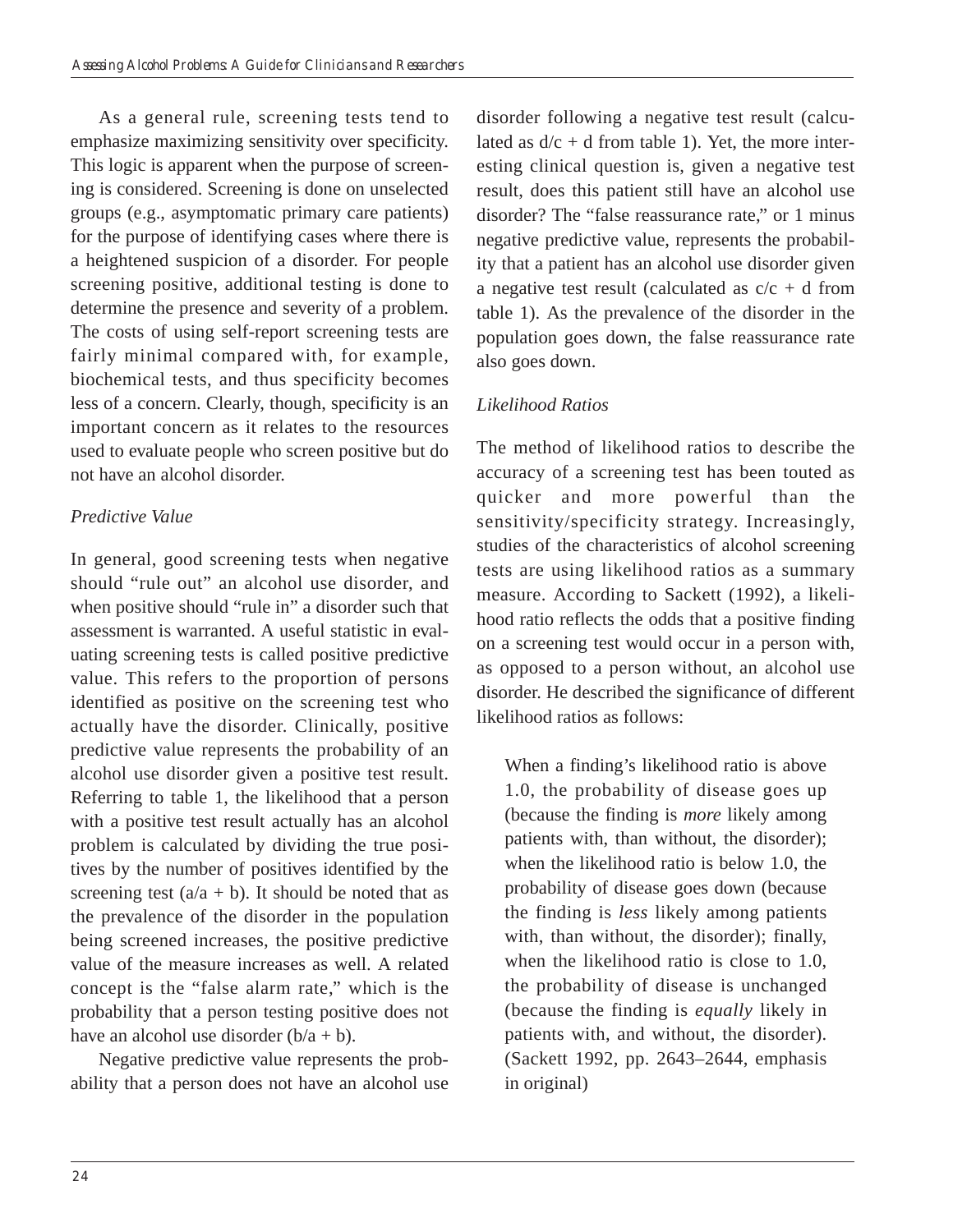The calculation of the likelihood ratio for a positive test result is based on sensitivity and specificity, as follows:

# sensitivity  $\frac{1 - \text{specificity}}{1 - \text{specificity}}$

The likelihood ratio is thus a single number (or ratio) summarizing the characteristics of a test. Proponents of likelihood ratios have argued that they are easily remembered and provide a shorthand method for calculating posttest (posterior) probabilities (Fagan 1975). To do so, it is necessary to reexpress the prior probability as odds using the following formula:

```
Prior Odds = Probability / (1 - Probability)
```
For example, a probability of 0.50 is equivalent to an odds of 1.0, interpreted as "one to one" (or 1:1). Thus, for every one patient with the disease there is one patient without the disease (and hence, the probability of disease is 0.50).

Positive predictive value (or posterior probability of a positive result) is calculated by multiplying the prior odds and likelihood ratio and reexpressing the posterior odds as a probability. The following two equations describe these calculations:

Posterior Odds = Prior Odds x Likelihood Ratio

Posterior Probability = Posterior Odds / (1 + Posterior Odds)

While likelihood ratios are often used to describe the characteristics of a test, their clinical use has been more limited. One primary limitation of likelihood ratios is the need to reexpress prior and posterior probabilities as odds in calculating predictive value (Dujardin et al. 1994). More information on likelihood ratios and their uses is provided by Feinstein (1985) and Sackett (1992).

# *Receiver Operating Curves*

Receiver operating curves are used to determine optimal cutoff scores for use with a particular screening measure, and in general to describe the overall characteristics of a measure through determining the area under the receiver operating characteristic curve. Changing the test's cutoff, naturally, has implications for its sensitivity, specificity, and positive predictive value. For example, lowering the cutoff for a screening test generally will identify a greater number of positive test results. Such a strategy typically will result in greater sensitivity, but at the same time it will reduce the test's specificity. An excellent example of the effect of using different cutoff points for several screening measures (e.g., CAGE, Michigan Alcoholism Screening Test [MAST], T-ACE, and TWEAK) was presented by Russell et al. (1994).

# **Self-Report Validity and Screening Tests**

Although some researchers and clinicians have argued that information from self-reports on alcohol-related variables is suspect (e.g., alcohol abusers will deny they have problems), many others believe these reports can be valid and useful in the screening as well as assessment and treatment of alcohol abusers. This controversy over self-reports has been discussed in greater detail by Babor et al. (1987), Maisto et al. (1990), and Sobell and Sobell (1990).

Clinical researchers in the alcohol field generally accept the idea that the degree of confidence in self-report data increases when information is collected in multiple modes and under circumstances shown to enhance self-reports regarding alcohol use (Babor et al. 1987). For example, the accuracy of self-reports may decrease as a function of recent alcohol consumption, concurrent psychiatric problems, physical and cognitive impairments, the absence of assurances of confidentiality, and an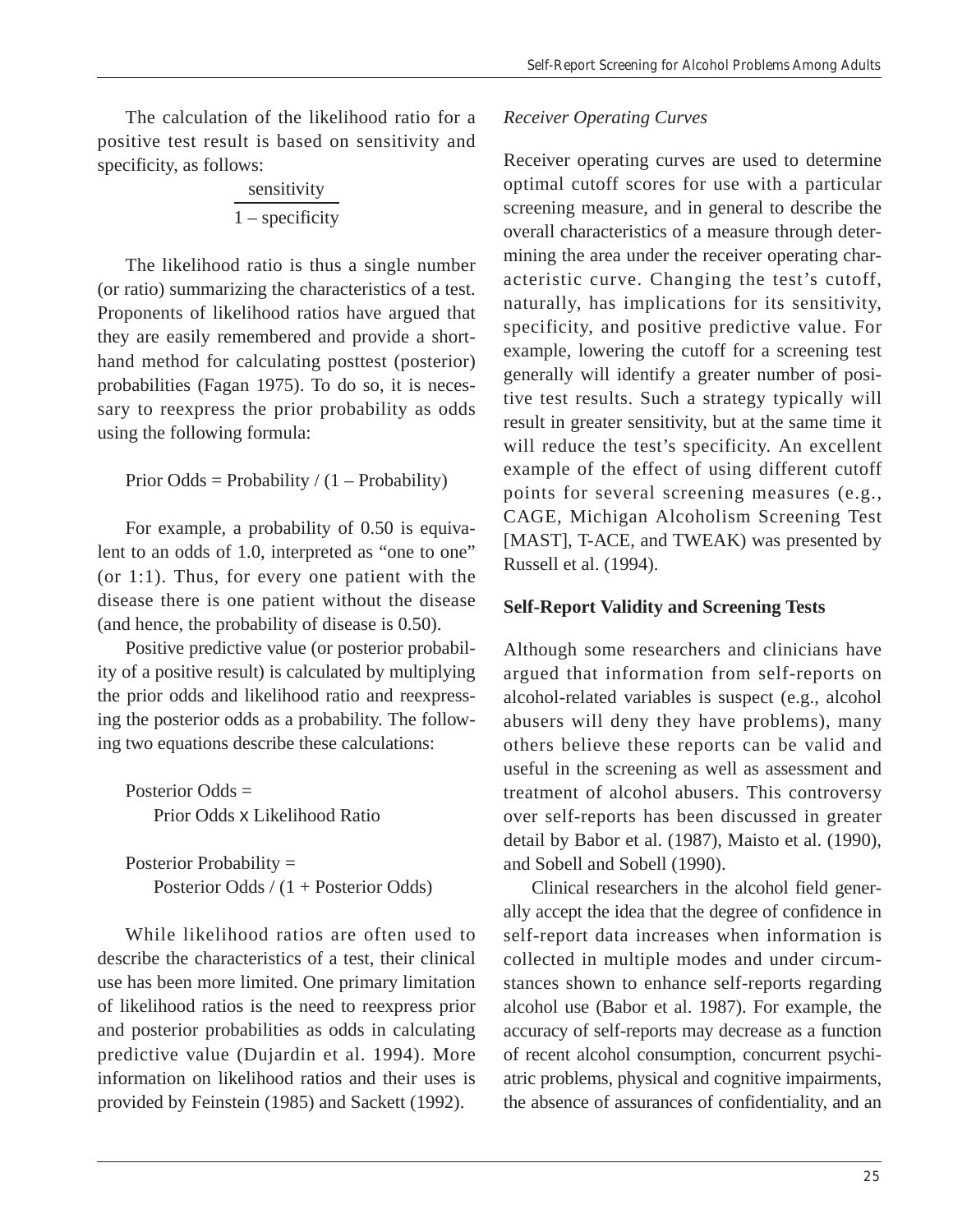ambiguous or strained relationship between the person administering the screening measure and the person taking it (see Skinner 1984). Additional considerations relevant to minimizing response bias and maximizing the validity of self-reports include providing clear instructions about the screening task, engaging the person in the process, and ensuring that screening administrators are trained and facile in the task (Babor et al. 1987). Taken together, these and other strategies, depending on the context of the screening endeavor, will yield greater confidence in the self-reports provided by those being screened for alcohol problems.

# **OVERVIEW OF SCREENING MEASURES**

There is no shortage of screening measures available for clinicians and researchers, and a culling of the available measures to a manageable number was performed for purposes of this chapter. Application of the inclusion criteria for this *Guide*  (see Allen's "Introduction") yielded a core group of 14 screening measures. Tables 2A and 2B provide descriptive and administrative information on these measures, including examples of groups the measure has been used with, availability of normative data, format, number of items, and time needed to administer the measure. (Table 2A indicates whether norms are available generally as well as for particular subgroups.) Availability of psychometric data, including various types of reliability and validity, is indicated in table 3; see the appendix for more detail.

All of the measures listed in tables 2A and 2B are available for use with adults, and five of them were developed for use with adolescents as well. The measures range in length from very few items (such as the 4-item CAGE) to the 350-item Computerized Lifestyle Assessment (CLA). Six of the screening measures listed in the tables include 10 or fewer items (Alcohol Use Disorders Identification Test [AUDIT], CAGE, Five-Shot Questionnaire, Rapid Alcohol Problems Screen, T-ACE, and TWEAK). Several of the measures include two or more distinct scales, should such further information be of utility in a particular screening endeavor.

The majority of measures are available for use in a pencil-and-paper self-administered format, but other options are present. Several measures (e.g., AUDIT, CAGE, and MAST) can be used in an interview format, and several measures (e.g., Addiction Potential Scale, AUDIT, CAGE, Drug Use Screening Inventory, Self-Administered Alcoholism Screening Test [SAAST], Substance Abuse Subtle Screening Inventory, and TWEAK) have been adapted for computerized assessment. Regardless of format, most measures can be completed in under 15 minutes, and six can be completed in just 1 or 2 minutes. Scoring of the majority of the measures likewise requires relatively little time.

Overall, the material presented in the tables shows that screening measures have considerable variability in length and potential applicability to particular screening contexts. The process of evaluating and selecting a particular screening measure requires consideration of a number of factors, and these are addressed in the following section.

## **SELECTION OF MEASURES**

It is not possible to make definitive statements on the selection of a screening measure because screening endeavors can vary dramatically along a number of dimensions, such as the population involved, the amount of time available for screening, the setting, and the goals of the screening. However, it is possible to provide guidelines and suggestions. This section provides guidelines for selecting and using a screening measure, summarizes studies that have compared screening measures, and makes some general suggestions regarding screening for alcohol problems. It is important to remember that these guidelines and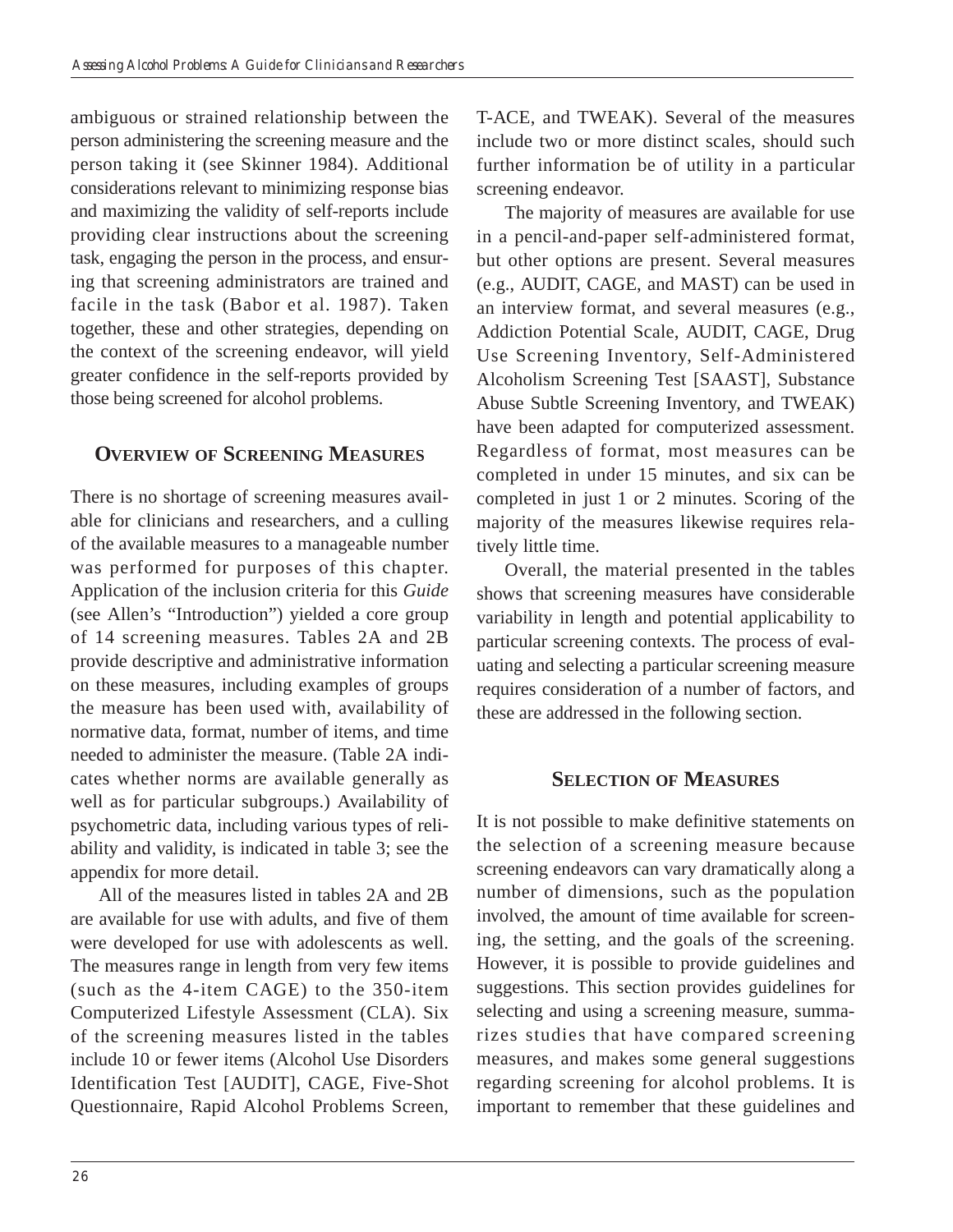TABLE 2A.-Self-report screening measures: Descriptive information **TABLE 2A.—Self-report screening measures: Descriptive information** 

| Measure                    | Target population                                       | Groups used<br>with                                                                                                                                                                  | Norms<br>$\alpha$ avail.? | Normed<br>groups                                          | (no. subscales)<br>No. items |
|----------------------------|---------------------------------------------------------|--------------------------------------------------------------------------------------------------------------------------------------------------------------------------------------|---------------------------|-----------------------------------------------------------|------------------------------|
| AAS                        | <b>Adults</b>                                           |                                                                                                                                                                                      | Yes                       | abusers; psychiatric<br>Normals; substance<br>patients    | 13                           |
| APS                        | <b>Adults</b>                                           |                                                                                                                                                                                      | Yes                       | alcohol/drug abusers;<br>psychiatric patients<br>Normals; | 39                           |
| AUDIT <sup>1</sup>         | <b>Adults</b>                                           | Primary care, ER, surgery, psychiatric patients;<br>prison; enlisted men in Armed Forces; workers<br>DWI offenders; criminals in court, jail, and<br>in EAPs and industrial settings | Yes                       | Heavy drinkers;<br>alcoholics                             | 10(3)                        |
| CAGE                       | adolescents $> 16$ yrs.<br>Adults and                   | General medical population in a primary care<br>setting                                                                                                                              | Yes                       |                                                           | 4                            |
| <b>CLA</b>                 | adolescents<br>Adults and                               |                                                                                                                                                                                      | Yes                       |                                                           | 350 (20)                     |
| DUSI-R                     | adolescents > 16 yrs.;<br>youth 10-16 yrs<br>Adults and | Known or suspected alcohol/drug users;<br>matching specific treatments to specific<br>problems                                                                                       | Yes                       |                                                           | 159(11)                      |
| Questionnaire<br>Five-Shot | <b>Adults</b>                                           | le early-phase heavy drinkers<br>$\mathbf{M}\mathbf{a}$                                                                                                                              | Yes                       | drinkers; alcoholics<br>Moderate/heavy                    | $\overline{5}$               |
| Mac                        | <b>Adults</b>                                           | Alcoholics likely to deny problems with<br>drinking when asked directly                                                                                                              | Yes                       | with collateral drug<br>Women; alcoholics<br>problems     | 49                           |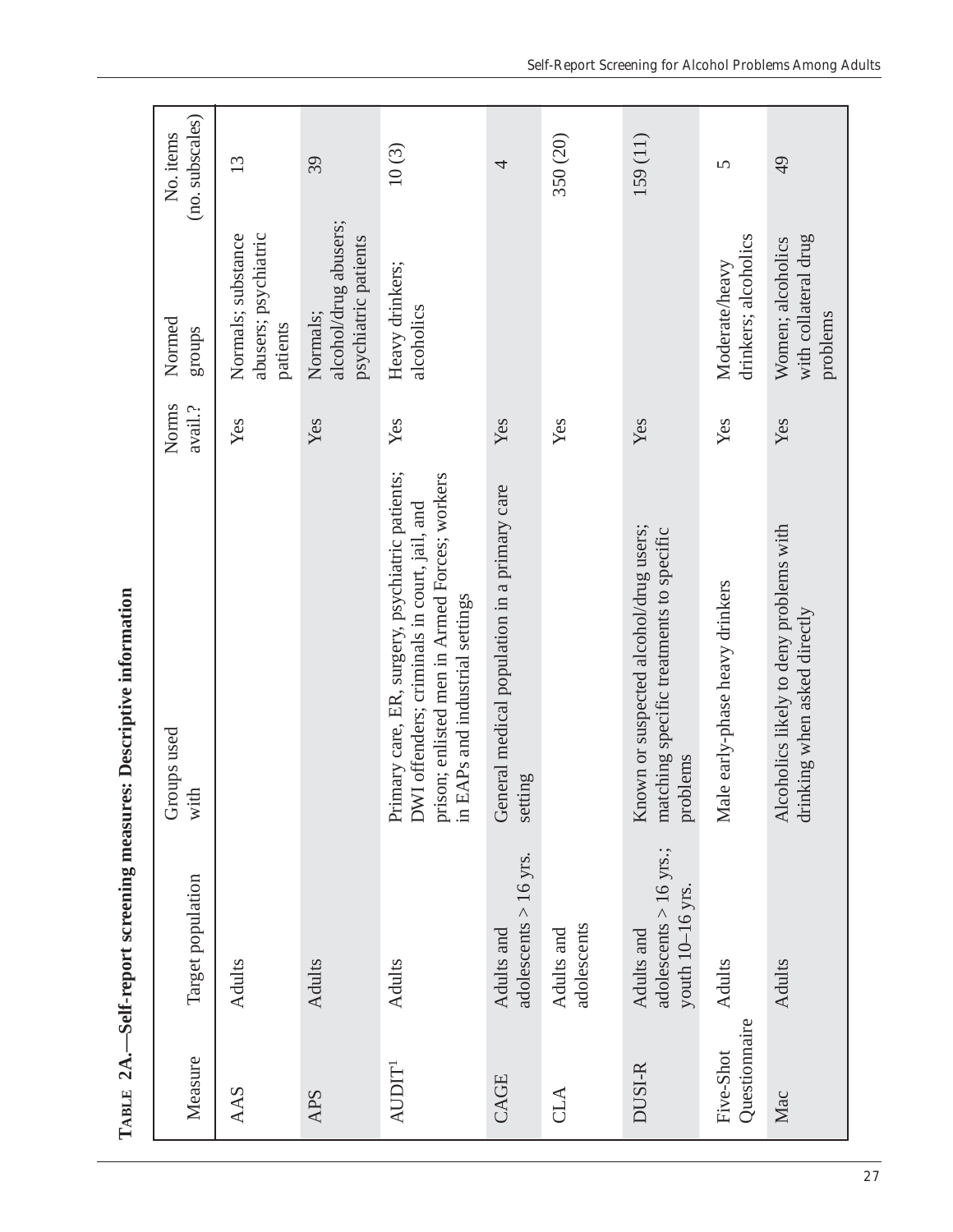| Measure                                     | Target population         | Groups used<br>with                                                                                                                                                                                                                                                                                                                                                          | Norms<br>avail.? | Normed<br>groups                                                                                                               | (no. subscales)<br>No. items              |
|---------------------------------------------|---------------------------|------------------------------------------------------------------------------------------------------------------------------------------------------------------------------------------------------------------------------------------------------------------------------------------------------------------------------------------------------------------------------|------------------|--------------------------------------------------------------------------------------------------------------------------------|-------------------------------------------|
| MAST <sup>2</sup>                           | adolescents<br>Adults and | Alcoholics, medical patients, psychiatric<br>patients                                                                                                                                                                                                                                                                                                                        | Yes              |                                                                                                                                | 25                                        |
| RAPS4                                       | <b>Adults</b>             | ER and primary care settings                                                                                                                                                                                                                                                                                                                                                 | $\overline{a}$   |                                                                                                                                | 4                                         |
| SAAST                                       | <b>Adults</b>             | General medical patients                                                                                                                                                                                                                                                                                                                                                     | Yes              | Gender; age                                                                                                                    | 35(2)                                     |
| SASSI                                       | adolescents<br>Adults and | Adolescents (12-18 yrs.); inpatient and<br>outpatient adults                                                                                                                                                                                                                                                                                                                 | Yes              |                                                                                                                                | Adults 93 (10);<br>adolescents<br>100(12) |
| T-ACE                                       | <b>Adults</b>             | Pregnant women                                                                                                                                                                                                                                                                                                                                                               | Yes              | attending antenatal<br>African American<br>inner-city women<br>clinic                                                          | 4                                         |
| TWEAK                                       | <b>Adults</b>             | Women                                                                                                                                                                                                                                                                                                                                                                        | Yes              | gravidas in inner-city<br>clinic; M&F general<br>African American<br>alcoholic patients;<br>population; M&F<br>M&F outpatients | $\overline{5}$                            |
| $M\&F = male$ and female.<br>$\overline{a}$ | <b>CENTS STRATEGIES</b>   | the developers of the measures; see the appendix for more detail. DWI = driving while intoxicated; EAPs = employee assistance programs; ER = emergency room;<br>Note: The measures are listed in alphabetical order by full name; see the text for the full names. Information in the table is based primarily on material provided by<br>アクセス・アクセス かんしゃ アクセス かいしゃ こうしゃ アクセス |                  |                                                                                                                                |                                           |

**TABLE 2A.—Self-report screening measures: Descriptive information** *(continued)*  TABLE 2A.-Self-report screening measures: Descriptive information (continued) 1 Also available is a 3-item version called the AUDIT-C (see Piccinelli et al. 1997 and Gordon et al. 2001). Also available is a 3-item version called the AUDIT-C (see Piccinelli et al. 1997 and Gordon et al. 2001).

2 Briefer versions of the MAST are available: the 10-item Brief MAST (Pokorny et al. 1972); the 13-item Short MAST (SMAST) (Selzer et al. 1975); and the 9-item <sup>2</sup> Briefer versions of the MAST are available: the 10-item Brief MAST (Pokorny et al. 1972); the 13-item Short MAST (SMAST) (Selzer et al. 1975); and the 9-item modified version of the Brief MAST, called the Malmö modification (Mm-MAST) because it was first used in the city of Malmö (Kristenson and Trell 1982). Also modified version of the Brief MAST, called the Malmö modification (Mm-MAST) because it was first used in the city of Malmö (Kristenson and Trell 1982). Also available is a geriatric version of the MAST, called the MAST-G (Mudd et al. 1993). Magruder-Habib et al. (1982) developed a MAST variant called the VAST, available is a geriatric version of the MAST, called the MAST-G (Mudd et al. 1993). Magruder-Habib et al. (1982) developed a MAST variant called the VAST, designed to distinguish between lifetime and current problems with alcohol. designed to distinguish between lifetime and current problems with alcohol.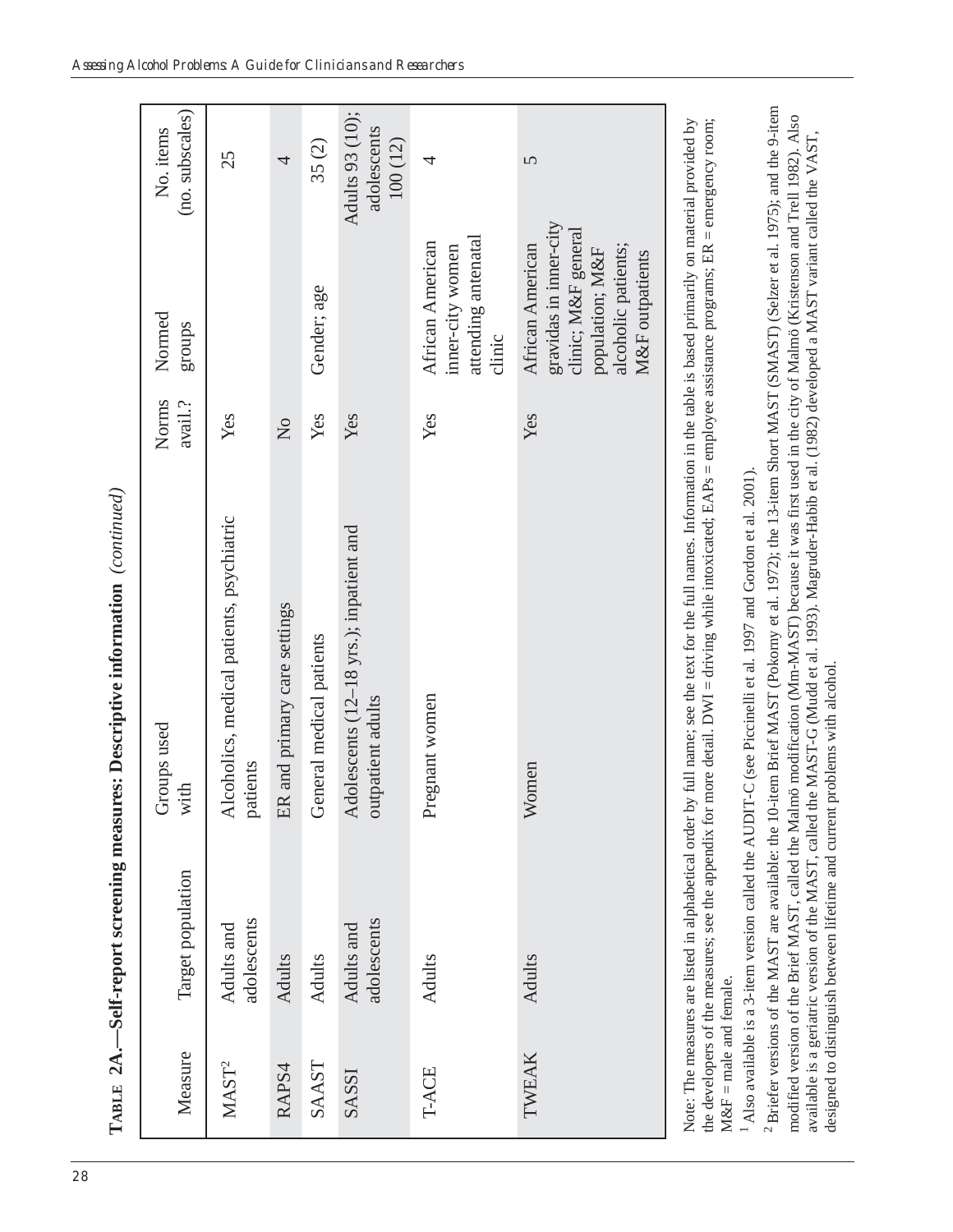| Measure                    | Format options <sup>1</sup>    | Time to administer<br>(minutes) | scoring avail.?<br>Computer    | Fee for<br>use?2               |
|----------------------------|--------------------------------|---------------------------------|--------------------------------|--------------------------------|
| AAS                        | P&P SA; computer SA            |                                 | Yes                            | Yes                            |
| <b>APS</b>                 | P&P SA; computer SA            | $\Box$                          | Yes                            | Yes                            |
| AUDIT <sup>3</sup>         | P&P SA; interview; computer SA | $\mathbf{C}$                    | $\mathop{\mathsf{S}}\nolimits$ | $\rm \stackrel{\circ}{Z}$      |
| CAGE                       | P&P SA; interview; computer SA | $\overline{\vee}$               | $\overline{a}$                 | $\overline{a}$                 |
| CLA                        | Computer SA                    | $20 - 30$                       | Yes                            | Yes                            |
| DUSI-R                     | P&P SA; interview; computer SA | 20                              | Yes                            | Yes                            |
| Questionnaire<br>Five-Shot | P&P SA                         |                                 | $\mathcal{L}^{\circ}$          | Yes                            |
| Mac                        | P&P SA; computer SA            | $\overline{10}$                 | $\Sigma$                       | Yes                            |
| MAST <sup>4</sup>          | P&P SA; interview              | $\infty$                        | $\mathsf{S}^{\mathsf{O}}$      | $\mathop{\mathsf{S}}\nolimits$ |
| RAPS4                      | Interview                      |                                 | $\overline{Z}$                 | $\overline{a}$                 |
| SAAST                      | P&P SA; computer SA            | S                               | Yes                            | Unknown                        |
| SASSI                      | P&P SA; computer SA            | $10 - 15$                       | Yes                            | Yes                            |
| T-ACE                      | P&P SA; interview              |                                 | $\mathsf{S}^{\mathsf{O}}$      | Unknown                        |
| TWEAK                      | P&P SA; interview; computer SA |                                 | $\Sigma$                       | $\overline{X}^{\circ}$         |
|                            |                                |                                 |                                |                                |

**TABLE 2B.—Self-report screening measures: Administrative information**  TABLE 2B.-Self-report screening measures: Administrative information

Note: The measures are listed in alphabetical order by full name; see the text for the full names. Information in the table is based primarily on material provided by the Note: The measures are listed in alphabetical order by full name; see the text for the full names. Information in the table is based primarily on material provided by the developers of the measures; see the appendix for more detail. P&P = pencil and paper;  $SA = \text{self-administered.}$ developers of the measures; see the appendix for more detail.  $P\&P =$  pencil and paper,  $SA = \text{self-administered}$ .

1 Most of the self-administered tests can be supervised and scored by office or clinic staff in relatively brief periods of time. Most of the self-administered tests can be supervised and scored by office or clinic staff in relatively brief periods of time.

Information on fees was not always clear, so potential users should confirm whether there are fees before using any of these measures.

2 Information on fees was not always clear, so potential users should confirm whether there are fees before using any of these measures.

3 Also available is a 3-item version called the AUDIT-C (see Piccinelli et al. 1997 and Gordon et al. 2001). <sup>3</sup> Also available is a 3-item version called the AUDIT-C (see Piccinelli et al. 1997 and Gordon et al. 2001).

4 Briefer versions of the MAST are available: the 10-item Brief MAST (Pokorny et al. 1972); the 13-item Short MAST (SMAST) (Selzer et al. 1975); and the 9-item <sup>1</sup>Briefer versions of the MAST are available: the 10-item Brief MAST (Pokorny et al. 1972); the 13-item Short MAST (SMAST) (Selzer et al. 1975); and the 9-item modified version of the Brief MAST, called the Malmö modification (Mm-MAST) because it was first used in the city of Malmö (Kristenson and Trell 1982). Also available modified version of the Brief MAST, called the Malmö modification (Mm-MAST) because it was first used in the city of Malmö (Kristenson and Trell 1982). Also available is a geriatric version of the MAST, called the MAST-G (Mudd et al. 1993). Magruder-Habib et al. (1982) developed a MAST variant called the VAST, designed to distinguish is a geriatric version of the MAST, called the MAST-G (Mudd et al. 1993). Magruder-Habib et al. (1982) developed a MAST variant called the VAST, designed to distinguish between lifetime and current problems with alcohol. between lifetime and current problems with alcohol.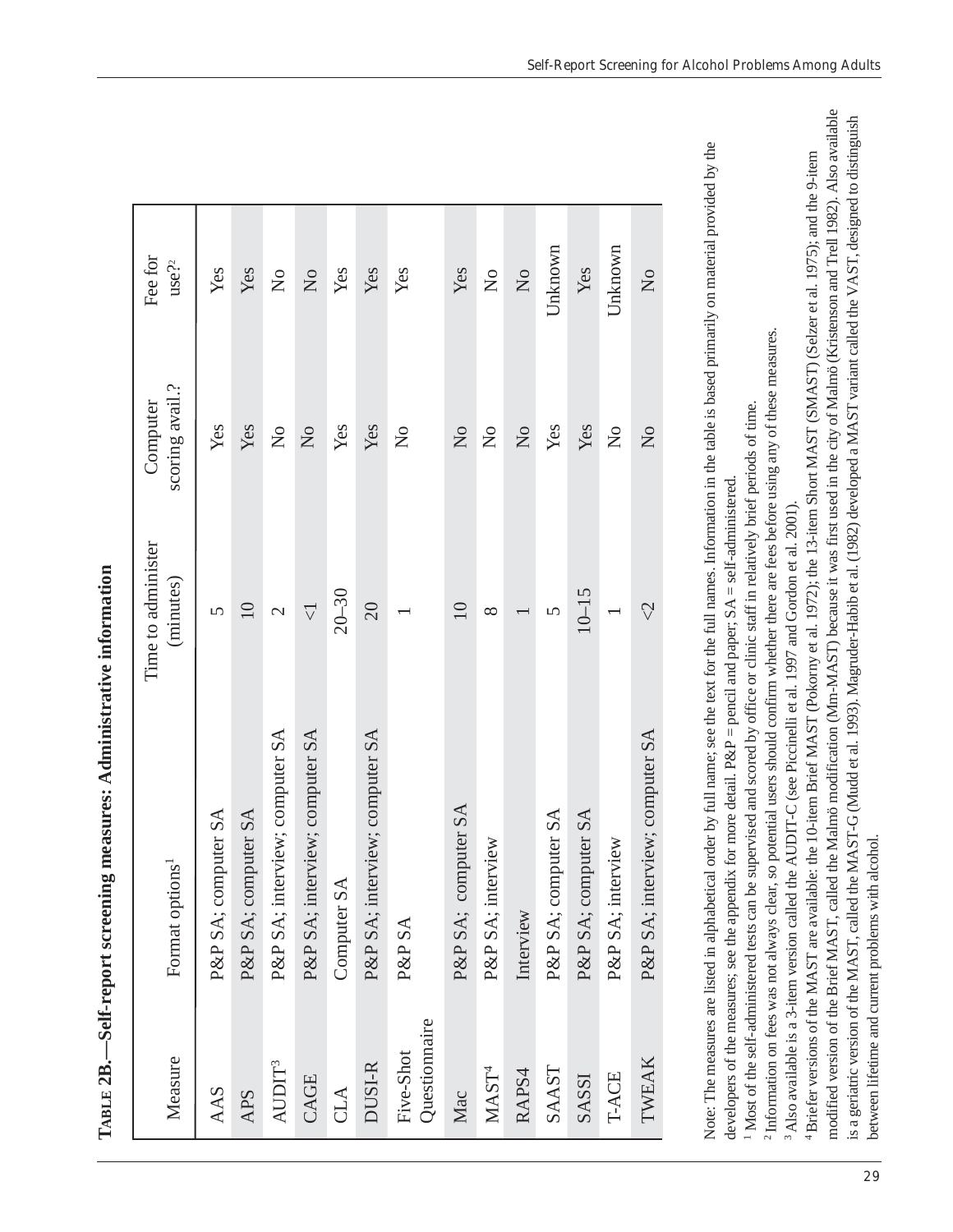|                                |             | Reliability |             |           | Validity  |           |
|--------------------------------|-------------|-------------|-------------|-----------|-----------|-----------|
|                                |             |             | Internal    |           |           |           |
| Measure                        | Test-Retest | Split-half  | consistency | Content   | Criterion | Construct |
| <b>AAS</b>                     | $\bullet$   |             | $\bullet$   | $\bullet$ |           |           |
| <b>APS</b>                     | $\bullet$   |             | $\bullet$   |           |           |           |
| <b>AUDIT</b>                   |             |             | $\bullet$   |           |           |           |
| CAGE                           |             |             |             |           |           |           |
| <b>CLA</b>                     |             |             | $\bullet$   |           |           |           |
| <b>DUSI-R</b>                  | $\bullet$   |             | $\bullet$   |           |           |           |
| <b>Five-Shot Questionnaire</b> |             |             |             |           |           |           |
| Mac                            | $\bullet$   |             | $\bullet$   |           |           |           |
| <b>MAST</b>                    |             |             | $\bullet$   |           |           |           |
| RAPS4                          |             |             |             |           |           |           |
| <b>SAAST</b>                   |             |             | $\bullet$   |           |           |           |
| <b>SASSI</b>                   | $\bullet$   |             |             |           |           |           |
| <b>T-ACE</b>                   |             |             |             |           |           |           |
| <b>TWEAK</b>                   |             |             |             |           |           |           |

| TABLE 3.-Availability of psychometric data on self-report screening measures |  |  |  |
|------------------------------------------------------------------------------|--|--|--|
|------------------------------------------------------------------------------|--|--|--|

Note: The measures are listed in the same order as in table 2; see the text for the full names of the instruments.

suggestions need to be evaluated carefully in the context of the particular setting and context in which the screening will occur.

## **Guidelines for Selecting and Using Measures**

There are four central questions that need to be addressed in selecting a screening measure:

- The goals of the screening
- The characteristics of the measure for the target population
- • The time and resources available for conducting the screening
- The resources available for scoring the screening measure and providing feedback/referral for positive cases

Identifying the goals of screening in a particular situation might appear straightforward. Indeed, all screening endeavors on some level are designed to detect alcohol problems among those tested. However, the degree of sensitivity and specificity desired will affect the selection of the measure. While one investigator may want to focus on maximizing sensitivity and thus identify as many true positives as possible, another investigator may want to key on specificity and thus maximize the likelihood that persons identified as positive are actually experiencing an alcohol problem.

The characteristics of the screening measure for use with the target population are also an important consideration in selecting a measure. Generally, a measure with high sensitivity is desirable, and ideally this has been demonstrated in screening populations similar to the target group. Measures with high likelihood ratios have the benefit of both high sensitivity and specificity, and may be effective in both ruling in and ruling out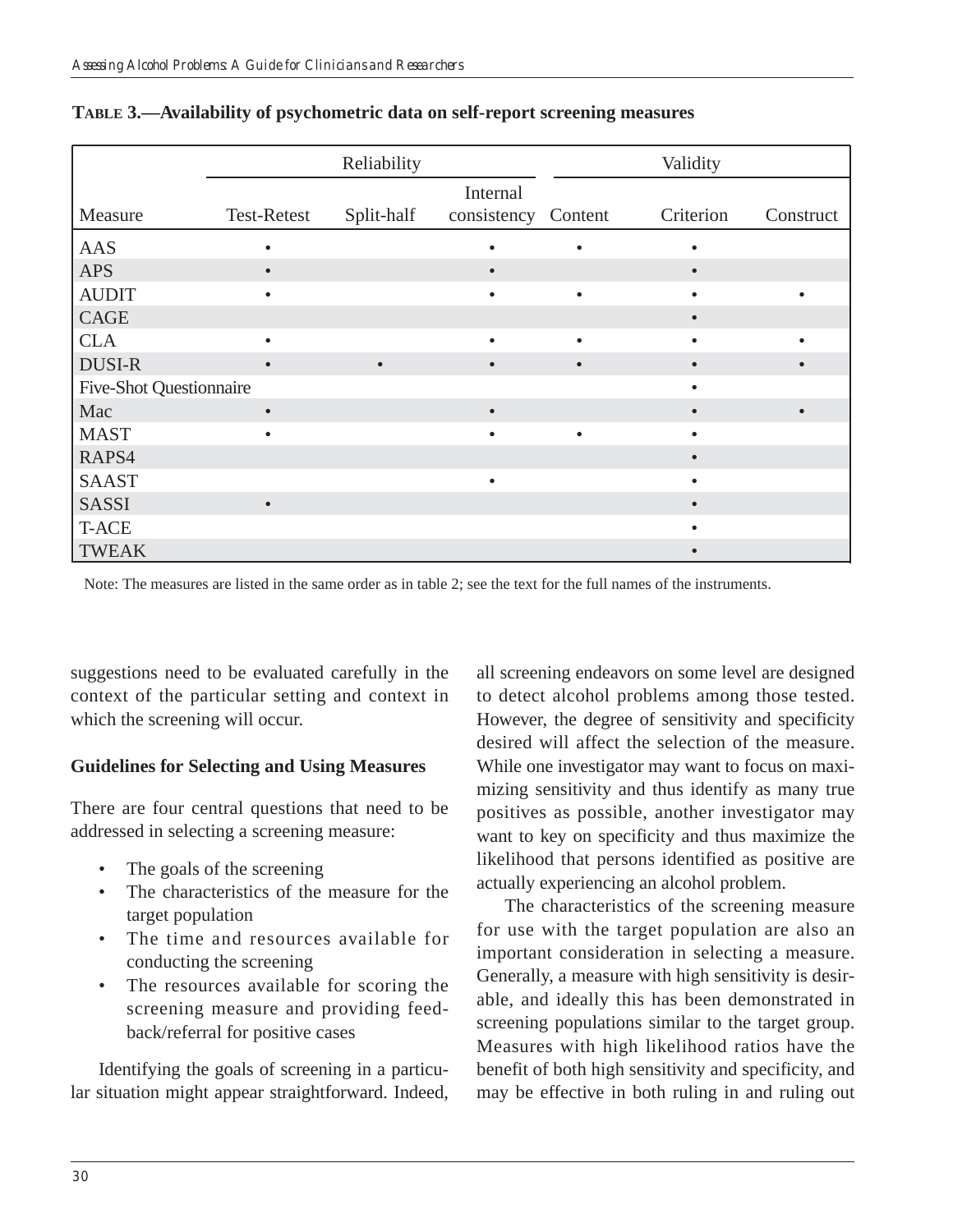alcohol use problems. Similar information can be gained from the area under the characteristic receiver operating curve, although this estimate is only a global measure of a measure's characteristics, and it is desirable to consider sensitivity and specificity at a given cutoff point.

The amount of time available for performing the screening should not be a major impediment to its conduct. Several screening measures can be completed in just a couple of minutes. For measures that take more time to complete, one must weigh the relative benefits or advantages of the measures against the time factor. The resources required to facilitate screening should also not be a major impediment. The majority of available measures can be administered by clinical or administrative staff with a minimal degree of training (e.g., clerical staff), and many measures can be self-administered. In addition, several measures have been developed for computer administration.

Finally, one must evaluate the resources available for scoring and interpreting the screening data collected and for acting on the results. Conveniently, a host of measures that can be scored and evaluated in just a few minutes are available. Since screening is intended to detect persons with alcohol problems, resources to provide feedback and referral for evaluation and assessment will be needed. The sensitivity versus specificity emphasis of a given measure will have implications for the amount of resources necessary for subsequent feedback and referral of positive cases.

## **Contrasts Among Screening Measures**

Another resource for selecting a screening measure is data on direct comparisons between measures. A number of such efforts, using a variety of screening measures in a range of settings, have been conducted (e.g., Russell et al. 1994; Maisto et al. 1995; Cherpitel 1997; Clements 1998; Seppa et al. 1998; Steinbauer et

al. 1998; Cherpitel and Borges 2000; Aertgeerts et al. 2001). Maisto et al. (1995), for example, reviewed research involving direct contrasts of self-report screening measures for alcohol problems in a variety of settings. Among their conclusions was that the MAST generally was more sensitive than the CAGE, although the CAGE may perform better than the MAST with elderly primary care patients, and that the CAGE and the Short MAST performed comparably. They noted that the CAGE is particularly popular in primary care settings.

Cherpitel (1997) described the relative strengths of the AUDIT, the TWEAK, the CAGE, and the Brief MAST in population subgroups. Among the conclusions were that the AUDIT and the TWEAK showed greater sensitivity than the CAGE or the Brief MAST and that the instruments were more sensitive for men than for women. However, notable subgroup patterns emerged. The AUDIT and the TWEAK were equally sensitive among African Americans, while the TWEAK was more sensitive than the AUDIT among Whites. Further, the sensitivity of the AUDIT and the TWEAK among African Americans and White men did not differ, while among women, the AUDIT was more sensitive among African Americans and the TWEAK more sensitive among Whites.

Steinbauer et al. (1998) administered the CAGE, the SAAST, and the AUDIT to patients at an adult family medicine clinic. They were particularly interested in identifying ethnic and/or gender biases in the measures. They found that the CAGE and the SAAST showed poorer performance than the AUDIT in identifying alcohol use disorders among African American men, White women, and Mexican American patients. Each measure showed good discriminability for African American women. Steinbauer et al. concluded by recommending that the AUDIT be used in primary health care settings, including those serving multiethnic communities. In another report comparing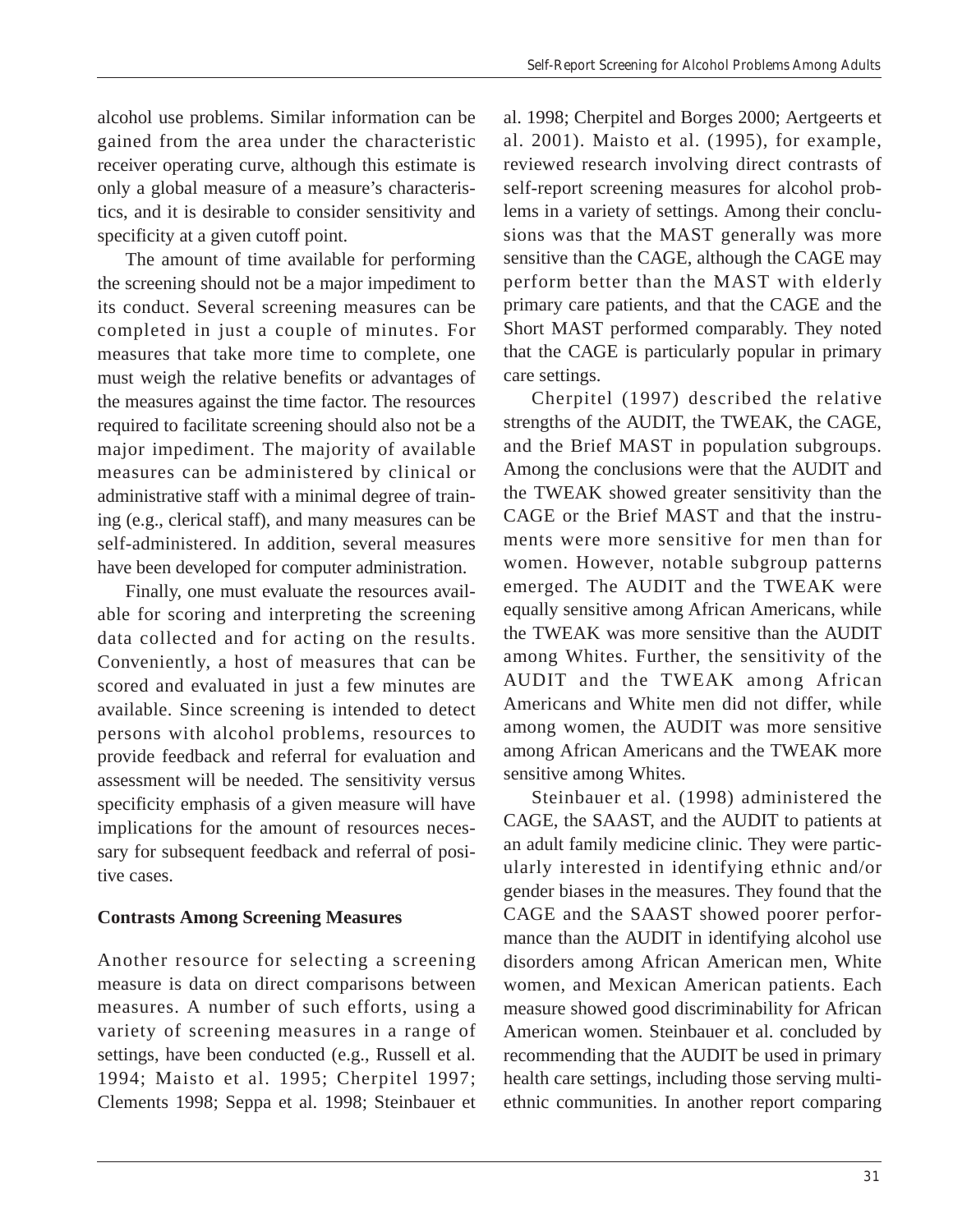measures (including the AUDIT, the CAGE, and the MAST), Clements (1998) found the AUDIT to be superior at identifying current alcohol dependence among undergraduate students.

The conclusions provided by these reports comparing screening measures may be useful in deliberations involving the choice of specific scales, particularly in terms of matching screening measures according to gender and ethnicity. However, these studies have included only a subset of the measures listed in tables 2A and 2B. Thus, their findings should not necessarily be used to choose any of the measures they surveyed over the remainder of measures listed in the tables.

Investigations also have been conducted on the use of screening measures (including several of those described in tables 2A and 2B) composed of items selected from other scales and on the use of screens including only one or two questions. The four-item T-ACE, for example, includes three items from the CAGE along with an item on tolerance, and the five-item TWEAK includes three T-ACE items and two MAST items. As another example, Cherpitel (1995) developed the Rapid Alcohol Problems Screen for use in emergency room settings. This five-item measure is composed of two questions from the TWEAK, two from the AUDIT, and one from the Brief MAST. A fouritem version, called the RAPS4, has also been developed (Cherpitel 2000). Seppa and colleagues (1998) developed the Five-Shot Questionnaire, which includes two items from the AUDIT and three from the CAGE. In evaluating the questionnaire with middle-aged men attending a health screening, Seppa et al. found the Five-Shot Questionnaire to be efficient in differentiating between moderate and heavy drinkers. In an even briefer approach, Cyr and Wartman (1988) recommended two screening questions ("Have you ever had a drinking problem?" and "When was your last drink?"); Taj et al. (1998) proposed the use of a single question ("On any single occasion during the past 3 months, have you had more than 5 drinks containing alcohol?"). Williams and Vinson (2001) also proposed a single question ("When was the last time you had more than X drinks in 1 day?" where  $X = 4$  for women and 5 for men). Brown and colleagues (2001), in an effort to assess both alcohol and other substance abuse, have developed a two-item conjoint screen (TICS). The items are "In the past year, have you ever drunk or used drugs more than you meant to?" and "Have you felt you wanted or needed to cut down on your drinking or drug use in the last year?"

## **Suggestions**

Although, as has been emphasized throughout this chapter, it is important to consider the specific goals, setting, and other factors in selecting a screening measure, there are some general suggestions that can be made regarding screening for alcohol problems. These suggestions (see also Allen et al. 1995 and Maisto et al. 1995) have particular relevance to primary health care settings, where screening for alcohol problems is becoming more frequent.

First, there is a wide array of screening measures that can be recommended generally for use with adults. Although the choice will be dictated, of course, by the specific needs of the program, the AUDIT can be recommended for a variety of settings. It has been shown to possess a number of strengths and advantages. For settings in which a briefer approach is needed, there are several screens available that involve administration of only one or two questions.

Second, screening projects should consider the concomitant use of laboratory tests where available, particularly in health care settings where such tests are routinely performed. Positive results on biochemical tests (e.g., GGT or MCV) may enhance the credibility of self-report screening results when presented to clients. There is some evidence that biochemical markers such as carbohydrate-deficient transferrin (CDT) identify a different spectrum of alcohol use problems than self-report screening tests such as the AUDIT (Hermansson et al. 2000).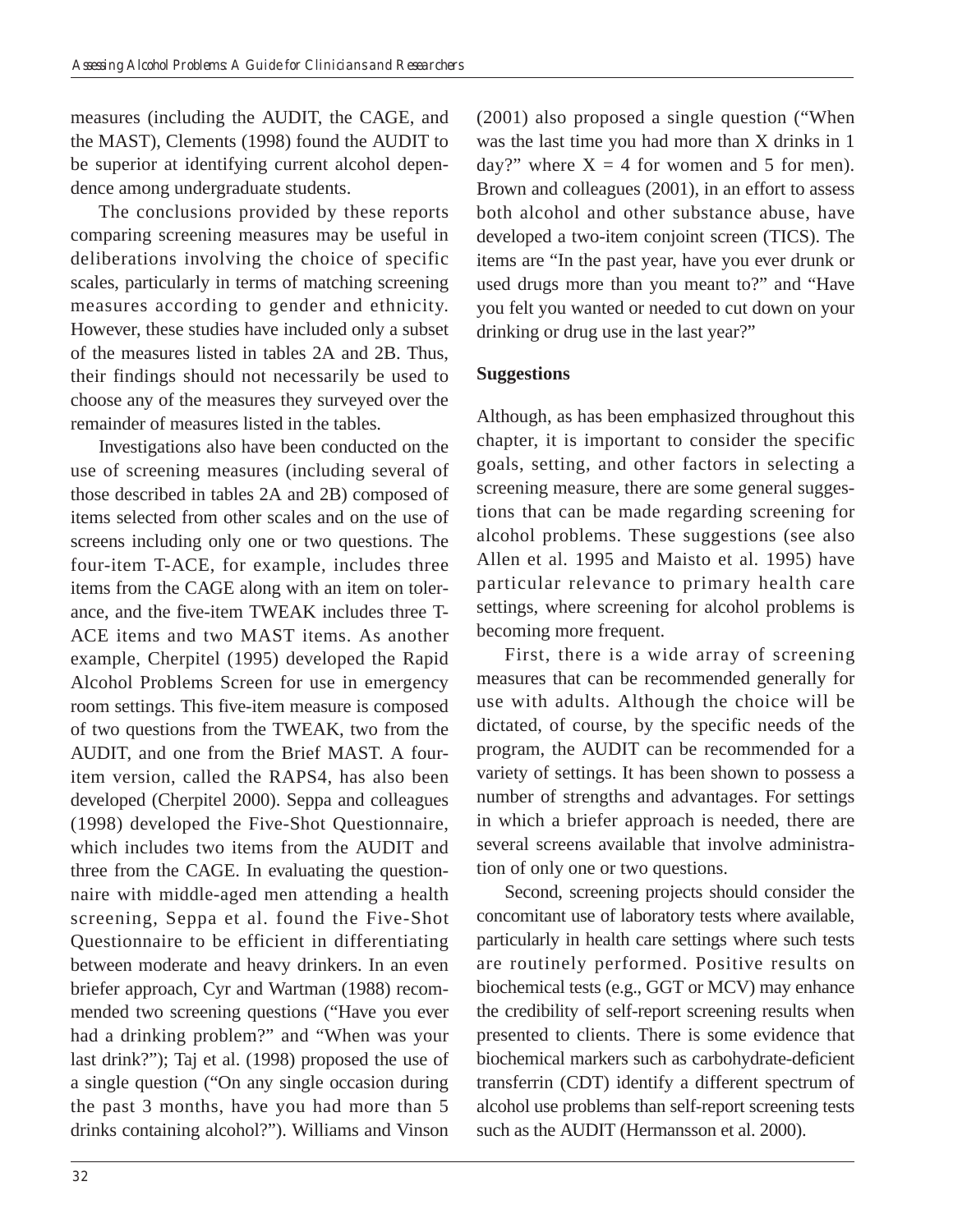Finally, any screening endeavor requires responsive procedures regarding feedback to individuals screened and the making of appropriate referrals for further evaluation and assessment. The establishment of such procedures is a necessary component of the screening process that needs to be in place prior to the actual screening of individuals.

## **FUTURE DIRECTIONS AND NEEDS**

Many screening measures have been developed for use in clinical settings, including primary health care settings. There have been some interesting historical trends in this research, which should be considered as future studies are planned. First, many screening tests share common roots with the CAGE questions and the MAST. There is a fairly extensive literature on the performance of these measures. A second trend has been to develop ever briefer measures, with several single-item measures now being touted. Whether these briefer measures will lead to increased screening, allow for feedback to patients, and provide for optimal management of patients with alcohol use problems has yet to be determined. A final trend has been to emphasize consumption indicators either alone or in combination with other consequence-based or dependence indicators.

Although these advances in screening measures are important, implementation appears to be lagging behind the development and evaluation of measures. Thus, more attention should be paid to strategies and approaches for increasing the use of screening measures in a variety of settings.

There are a number of important research directions that should be considered in enhancing screening for alcohol use problems in clinical settings. Research to date has largely evaluated screening measures in highly protocol-driven, investigator-controlled studies. Research staff are often used to administer the measures, the scoring is provided through the study, and the criterion measure against which the measure is evaluated is also administered by the staff. Such studies might be seen as assessing "efficacy," or examining the

performance of measures in ideal settings. However, we know comparatively little about how screening measures should be used in real-world clinical settings. Studies are needed to assess the "effectiveness" of screening for alcohol use problems, exploring such factors as the timing of screening, who should administer the screen, who should interpret the results for the clinician and patient, and how the results are to be incorporated with further assessment and management.

A related research concern has to do with the problem of integrating screening within other preventive health care services. For example, in the primary care setting, a routine health examination can include screening for many medical problems and health risk behaviors (e.g., various cancers, hypertension, lipid disorders, seat belt use, bicycle helmet use). Most studies on screening measures have considered a specific measure as part of the instrumentation in a research project rather than integrated within various screening tools administered as part of a routine health maintenance visit. Daeppen et al. (2000) demonstrated that the AUDIT performs well when embedded within a broader general health risk questionnaire. Research is needed to better understand how screening for alcohol use problems can become part of routine health examinations, and how screening tools might be integrated with other health risk assessments. Clearly, it is not enough to argue that screening tests should simply be added as part of the routine office visit without considering competing clinical and administrative demands put upon providers.

Research is also needed on the use of screening measures with specific populations. For example, the Research Institute on Addictions Self Inventory (RIASI) (Nochajski and Wieczorek 1998; Nochajski et al. unpublished manuscript) is a screening measure designed to briefly but accurately determine which driving under the influence (DUI) offenders need to be referred for diagnostic evaluation. The measure, which can be completed and scored in 15 minutes, is being used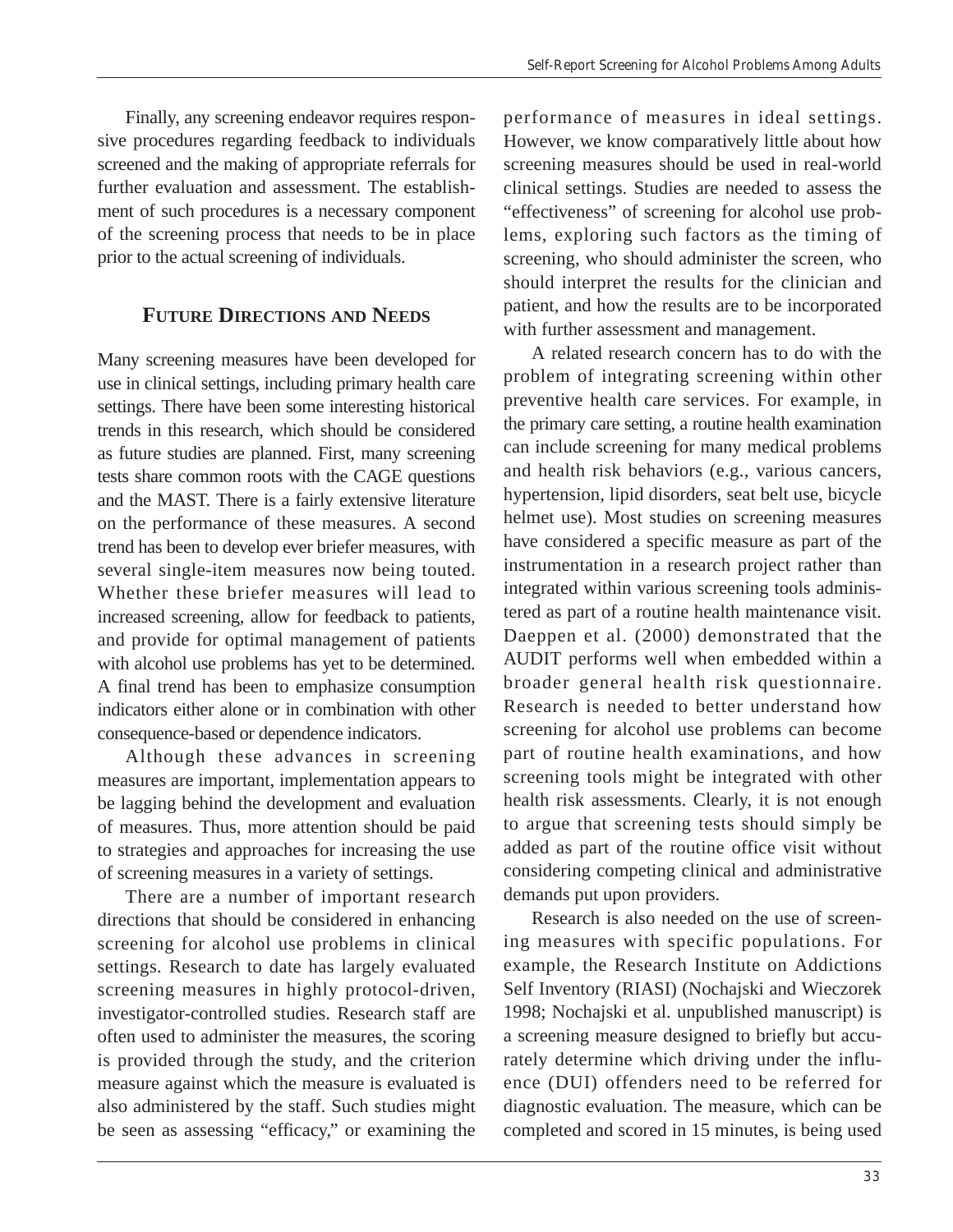to identify DUI arrestees with alcohol and/or other drug problems. The RIASI represents a careful and empirical development of a screening device for use with a particular population. Developed specifically for the New York State Drinking Driver Programs, it is now being used in several State programs for DUI offenders.

A final area for further investigation involves development of testing systems, where combinations of self-report measures, and potentially biochemical markers, are used. Again, research on screening measures has largely considered the performance of measures in isolation or in comparison with other measures. Testing algorithms might be developed where the results of one measure suggest further testing to enhance predictive value and guide assessment.

## **ACKNOWLEDGMENTS**

Preparation of this manuscript was supported in part by grants R01AA11728 and N01AA81015 from the National Institute on Alcohol Abuse and Alcoholism.

## **REFERENCES**

- Aertgeerts, B.; Buntinx, F.; Ansoms, S.; and Fevery, J. Screening properties of questionnaires and laboratory tests for the detection of alcohol abuse or dependence in a general practice population. *Br J Gen Pract* 51:206–217, 2001.
- Allen, J.P. The interrelationship of alcoholism assessment and treatment. *Alcohol Health Res World* 15:178–185, 1991.
- Allen, J.P.; Maisto, S.A.; and Connors, G.J. Self-report screening tests for alcohol problems in primary care. *Arch Intern Med* 155:1726–1730, 1995.
- Babor, T.F.; Stephens, R.S.; and Marlatt, G.A. Verbal report methods in clinical research on alcoholism: Response bias and its minimization. *J Stud Alcohol* 48:410–424, 1987.
- Brown, R.L.; Leonard, T.; Saunders, L.A.; and Papasouliotis, O. A two-item conjoint screen for alcohol and other drug problems. *J Am Board Fam Pract* 14:95–106, 2001.
- Cherpitel, C.J. Screening for problems in the emergency room: A rapid alcohol problems screen. *Drug Alcohol Depend* 40:133–137, 1995.
- Cherpitel, C.J. Brief screening instruments for alcoholism. *Alcohol Health Res World* 21: 348–351, 1997.
- Cherpitel, C.J. A brief screening instrument for problem drinking in the emergency room: The RAPS4. Rapid Alcohol Problems Screen*. J Stud Alcohol* 61:447–449, 2000.
- Cherpitel, C.J., and Borges, G. Screening instruments for alcohol problems: A comparison of cut points between Mexican American and Mexican patients in the emergency room. *Subst Use Misuse* 35:1419–1430, 2000.
- Clements, R. A critical evaluation of several alcohol screening instruments using the CIDI-SAM as a criterion measure. *Alcohol Clin Exp Res* 22:985–993, 1998.
- Cyr, M., and Wartman, S. The effectiveness of routine screening questions in the detection of alcoholism. *JAMA* 259:51–54, 1988.
- Daeppen, J-B.; Yersin, B.; Landry, U.; Pecoud, A.; and Decrey, H. Reliability and validity of the Alcohol Use Disorders Identification Test (AUDIT) imbedded within a general health risk screening questionnaire: Results of a survey in 332 primary care patients. *Alcohol Clin Exp Res* 24:659–665, 2000.
- Dujardin, B.; Van den Ende, J.; Van Gompel, A.V.; Unger, J.; and Van der Stuyft, P. Likelihood ratios: A real improvement for clinical decision making? *Eur J Epidemiol* 10:29–36, 1994.
- Fagan, T.J. Nomogram for Bayes's Theorem. *N Engl J Med* 293:257, 1975.
- Feinstein, A.R. *Clinical Epidemiology: The Architecture of Clinical Research*. Philadelphia: W.B. Saunders, 1985.
- Gordon, A.J.; Maisto, S.A.; McNeil, M.; Kraemer, K.L., Conigliaro, R.L.; Kelley, M.E., and Conigliaro, J. Three questions can detect hazardous drinkers. *J Fam Pract* 50:313–320, 2001.
- Grant, B.F.; Harford, T.C.; Dawson, D.A.; Chou, P.; DuFour, M.; and Pickering, R. Prevalence of DSM-IV alcohol abuse and dependence: United States, 1992. *Alcohol Health Res World* 18:243–248, 1994.